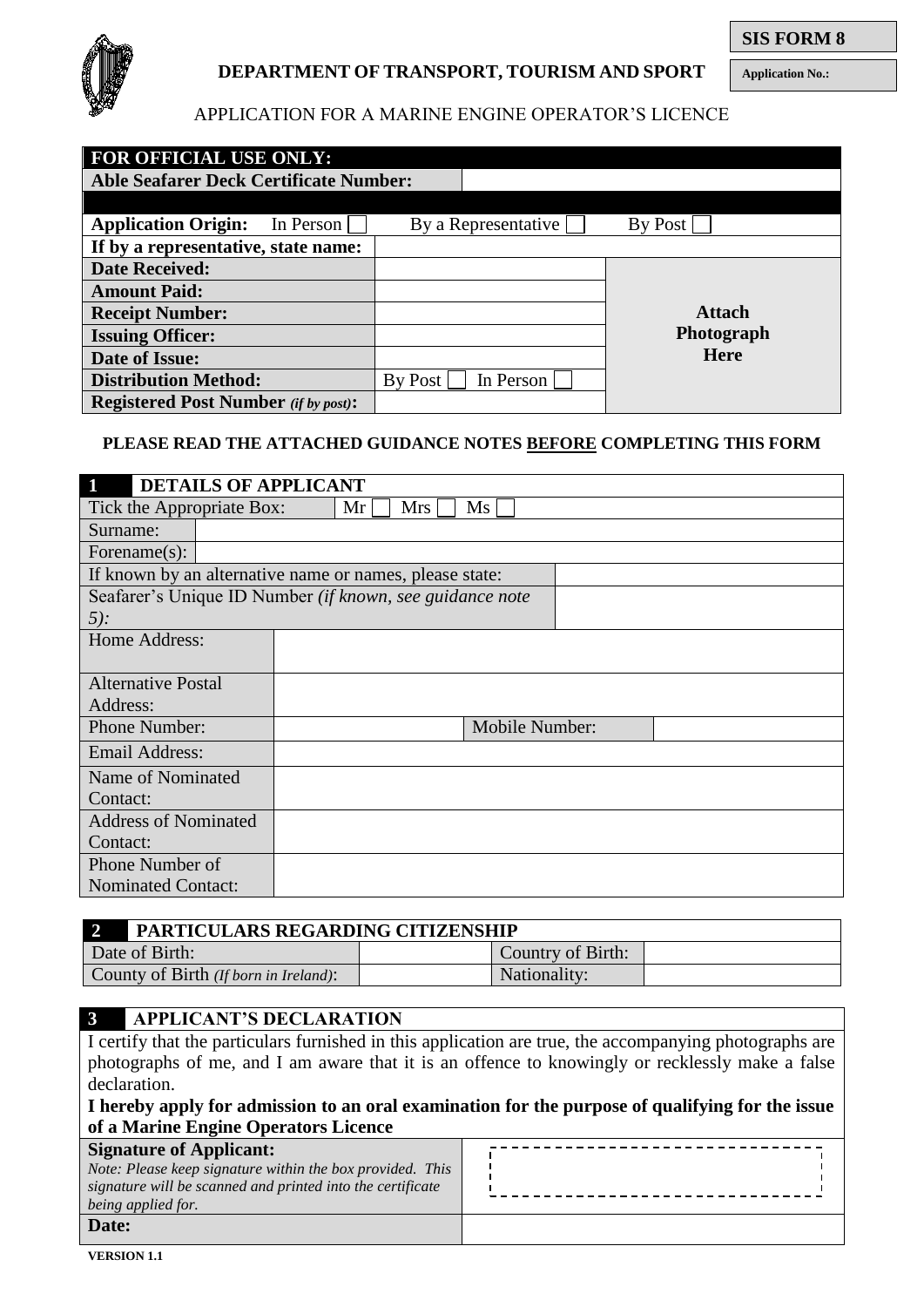| <b>DOCUMENTS TO ACCOMPANY YOUR APPLICATION - CHECKLIST</b>                                                              | <b>For Applicant</b> | For Official Use only |
|-------------------------------------------------------------------------------------------------------------------------|----------------------|-----------------------|
| A completed application form                                                                                            |                      |                       |
| Two photographs, signed on reverse                                                                                      |                      |                       |
| Approved certificate or documents in respect of an<br>approved training course(s)                                       |                      |                       |
| Survival<br>Certificate<br>of<br>Proficiency<br>Personal<br>in<br>Techniques (STCW A-VI/1-1)                            |                      |                       |
| Certificate of Proficiency in Fire Prevention and Fire<br>Fighting (STCW A-VI/1-2)                                      |                      |                       |
| Certificate of Proficiency in Elementary First Aid<br>$(STCW A-VI/1-3)$                                                 |                      |                       |
| Certificate of Proficiency in Personal Safety and Social<br>Responsibilities (STCW A-VI/1-4)                            |                      |                       |
| Hold a Certificate of Proficiency in Advanced Fire<br>Fighting                                                          |                      |                       |
| Hold a Certificate of Proficiency in Survival Craft and<br>Rescue Boats (other than fast rescue boats)                  |                      |                       |
| Hold a Certificate of Proficiency in Medical First Aid                                                                  |                      |                       |
| Discharge Book or other evidence of Sea Service                                                                         |                      |                       |
| Passport or alternatively an original Birth Certificate and<br>current State photographic ID i.e. Driver's Licence (not |                      |                       |
| required if an Irish Discharge Book is provided)<br><b>STCW Medical Certificate</b>                                     |                      |                       |
| <b>Record of Duties Form</b>                                                                                            |                      |                       |

**IMPORTANT NOTICE:** INCOMPLETE APPLICATIONS MAY BE RETURNED UNPROCESSED, BY POST. THEREFORE IN ORDER TO AVOID ANY UNDUE DELAY IN THE PROCESSING OF YOUR APPLICATION, PLEASE ENSURE THAT THE ABOVE CHECKLIST IS ADHERED TO.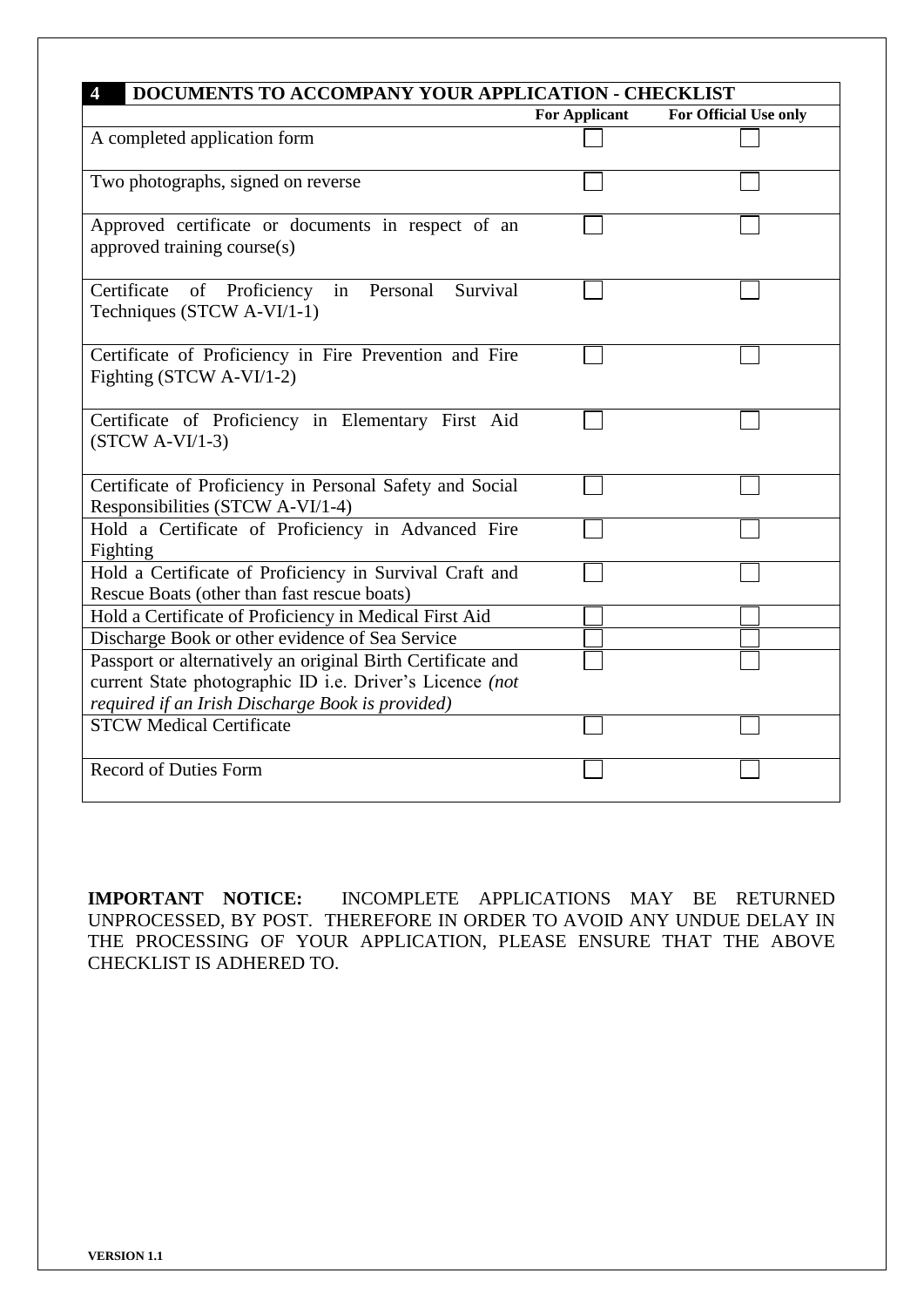| <b>FOR OFFICIAL USE ONLY</b> |  |  |  |  |
|------------------------------|--|--|--|--|
| ORAL EXAMINATION RESULTS     |  |  |  |  |
|                              |  |  |  |  |
|                              |  |  |  |  |
|                              |  |  |  |  |
|                              |  |  |  |  |
|                              |  |  |  |  |
|                              |  |  |  |  |
|                              |  |  |  |  |

### **APPLICATION PASSED**

I confirm that I have examined the identity, training and service documents supplied in support of this application. I hereby certify that the candidate has met the requirements for the issue of a Marine Engine Operator's Licence under Section 8, Paragraph (1) (a) of the Merchant Shipping (Certification of Seamen) Act, 1979.

| <b>CERTIFICATE TO BE ISSUED NOW</b> |  |                     |  |  |
|-------------------------------------|--|---------------------|--|--|
| Marine Engine Operator's Licence    |  |                     |  |  |
| Certificate Expiry                  |  | <b>Office Stamp</b> |  |  |
| Date:                               |  |                     |  |  |
| Examiner's                          |  |                     |  |  |
| Signature:                          |  |                     |  |  |
| Date:                               |  |                     |  |  |
|                                     |  |                     |  |  |

### **APPLICATION REJECTED**

I confirm that I have examined the identity, training and service documents supplied in support of this application. I hereby certify that the candidate has **NOT** met the requirements for the issue of a Marine Engine Operator's Licence under Section 8, Paragraph (1) (a) of the Merchant Shipping (Certification of Seamen) Act, 1979.

# **REASON(S) FOR REJECTION**

| Examiner's | <b>Office Stamp</b> |
|------------|---------------------|
| Signature: |                     |
| Date:      |                     |
|            |                     |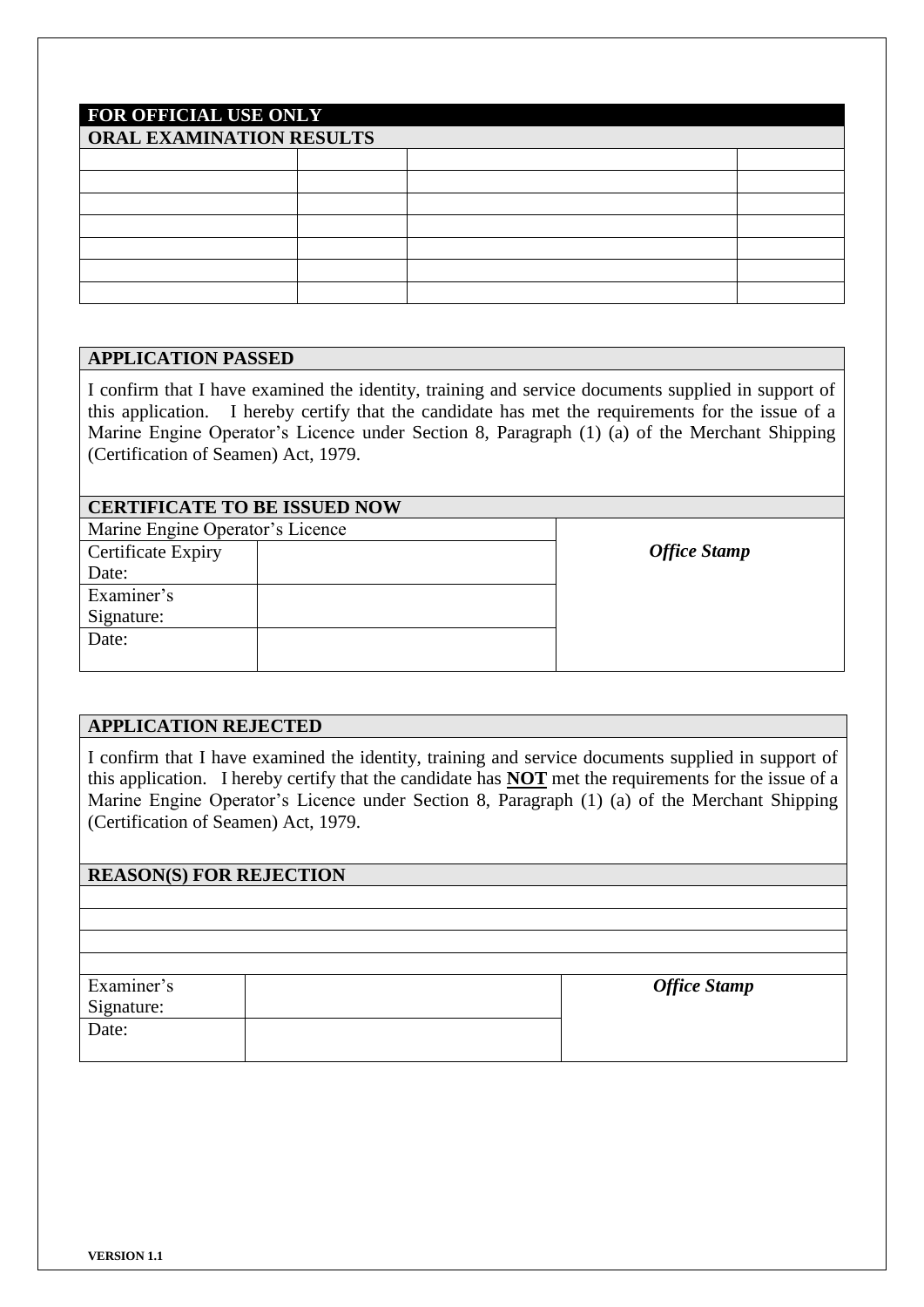#### **GUIDANCE NOTES**

#### **1. GENERAL**

Holders of a Marine Engine Operator Licence may serve as engineer on vessels of less than 750 kW.

#### **QUALIFYING CRITERIA**

Applicants for oral examination for the issue of a Marine Engine Operator's Licence will be required to have completed a satisfactory period of structured training.

In order to qualify for a Marine Engine Operator's Licence each candidate must satisfy the entry requirements as follows:

- I. Sea service or other industrial training completed before the age of sixteen years will not be accepted.
- II. 24 months sea service in ships of not less than 350 kilowatt registered power or; 2 vears shore employment with an engineering background acceptable to the Department of Transport, Tourism and Sport and 3 months qualifying sea service in ships of not less than 350 kilowatt registered power and;
- III. An engineering skills course acceptable to the Department such as FAS Course 022 Engineering Multi Skills or B.I.M. one year off the job engineering training or other documented and appropriate training. This requirement may be waived in certain cases where shore employment detailed is of an acceptable standard and;
- IV. Satisfactory completion of a Training Record as outlined in **Appendix 2.**
- V. In lieu of complying with II a candidate may have satisfactorily completed at least 4 years training in engineering craft practice or have satisfactorily completed an apprenticeship in engineering craft practice as a registered apprentice with F.A.S. and been awarded a National Craft Certificate or equivalent to the satisfaction of the Department of Transport, Tourism and Sport and have 6 weeks of qualifying sea service in ships of not less than 350 kilowatt registered power.
- VI. All training, shore employment, sea service etc is to be documented and verified in a manner acceptable to the Examiner of Engineers.
- VII.Sea service and training may be performed in a dual purpose capacity provided such service is accurately described by appropriate entries in the crew agreement such as "deck officer/trainee engine operator", and provided such service is covered by sea service testimonials which should state the type of main propelling machinery and the nature of the duties performed.

In addition to satisfying entry requirements above, each candidate must:

• Hold a valid Seafarer's Medical Certificate *(see Marine Notice 38 of 2014 for a list of approved GP's)* 

And have been in attendance at the relevant approved courses within the previous 5 years and

- $\bullet$  Hold a Certificate of Proficiency in Personal Survival Techniques (STCW A-VI/1-1) and
- Hold a Certificate of Proficiency in Fire Prevention and Fire Fighting (STCW A-VI/1-2) and
- Hold a Certificate of Proficiency in Elementary First Aid (STCW A-VI/1-3) and
- Hold a Certificate of Proficiency in Personal Safety and Social Responsibilities (STCW A-VI/1-4) and
- Hold a Certificate of Proficiency in Advanced Fire Fighting
- Hold a Certificate of Proficiency in Survival Craft and Rescue Boats (other than fast rescue boats)
- Hold a Certificate of Proficiency in Medical First Aid

#### **SEA SERVICE**

Official Discharge Book entries or Certificates of Discharge are normally acceptable evidence of sea service. However, if a Discharge Book does not show all the service an applicant is claiming, written statements from employers testifying that the applicant has performed the service claimed will also be accepted as proof of sea service. In the case of a person claiming sea service in a dual purpose capacity written statements from employers testifying that the service has been in a dual purpose role must be submitted covering the period for which such service is claimed. Such written statements should contain the following information:

- the ship or ships on which the applicant has served giving the propulsive power;
- the capacity in which the applicant served;
- $\bullet$  the dates on which the periods of service began and ended;
- the trading area for which the service is claimed.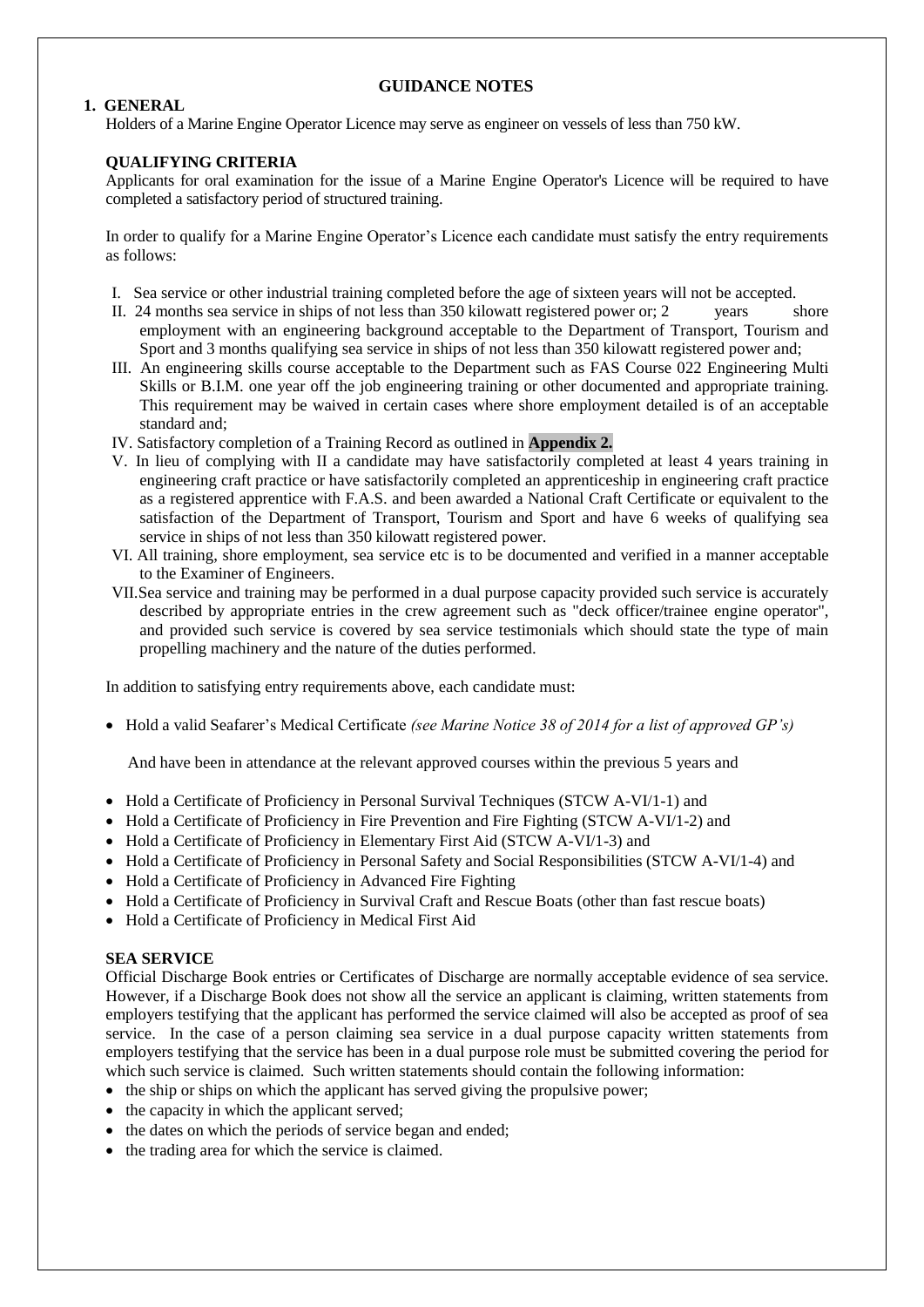#### **2. LEGIBILITY**

All entries (other than where signatures are required) must be made clearly in BLOCK CAPITALS using a black or blue ballpoint pen. Mistakes due to illegible writing cannot be rectified without payment of a further fee.

#### **3. PHOTOGRAPHS**

Your application must be accompanied by two identical passport-type photographs. The photographs should be taken full face, without a hat, and should be printed on normal photographic paper. The reverse side of each photograph should be signed by you.

#### **4. FEE**

Marine Engine Operator's Licence  $\epsilon$  676

Each candidate applying for admission to an examination will be required to pay the appropriate fee before assessment of his/her application will be made. A candidate who is found ineligible may have his/her fee refunded in whole or placed to his/her credit until he/she is eligible.

### **5. DETAILS OF APPLICANT (SECTION 1)**

#### **SEAFARERS UNIQUE ID NUMBER**

The Department of Transport, Tourism and Sport are in the process of issuing all seafarers' who hold Irish Seafarer's Discharge Books, Identity Cards, Certificates of Competency, Radio Operator's Certificates and other seafaring qualifications and certificates including Irish Seafarer's Medical Certificates, a Seafarer's Unique ID Number. If this number is known to you, please provide it under Section 1. If this number is not known by you, please leave this field blank. Your unique ID number will be issued to you and printed on the current seafarer's certificate which you are applying for. This number should be quoted on all future communications with this Department.

#### **NOMINATED CONTACT**

For data protection purposes your application, or the status of your application, may not be discussed with any other party without your prior consent. Should you envisage another party making inquiries with this Department on your behalf regarding the status of an application submitted by you (i.e. should you be away at sea), then please provide details of that Nominated Contact.

#### **6. APPLICATION METHODS**

#### **A. By Post**

It is in your interest to use registered post. This Department will not accept responsibility for documents lost in the post. Complete your application form as required, remembering to attach all the supporting documents listed on the checklist provided (see Section 4). Post your application to the Mercantile Marine Office listed under Guidance Note 7.

#### **B. In Person**

Complete your application form as required, remembering to include all the supporting documents listed on the checklist provided (see section 4). Call in to our public office detailed below during our public office opening hours:

#### **Monday – Friday Between 10:00 am – 12:30 pm and 2:00 pm and 4:00 pm**

Application, whether submitted by post or in person will normally be processed and returned by registered post within 10 working days.

#### **7. CONTACT DETAILS FOR THE MERCANTILE MARINE OFFICE**

Mercantile Marine Office Maritime Services Division, Irish Maritime Administration, Department of Transport, Tourism and Sport Leeson Lane Dublin 2 Ireland Ph: + 353 (0)1 678 3480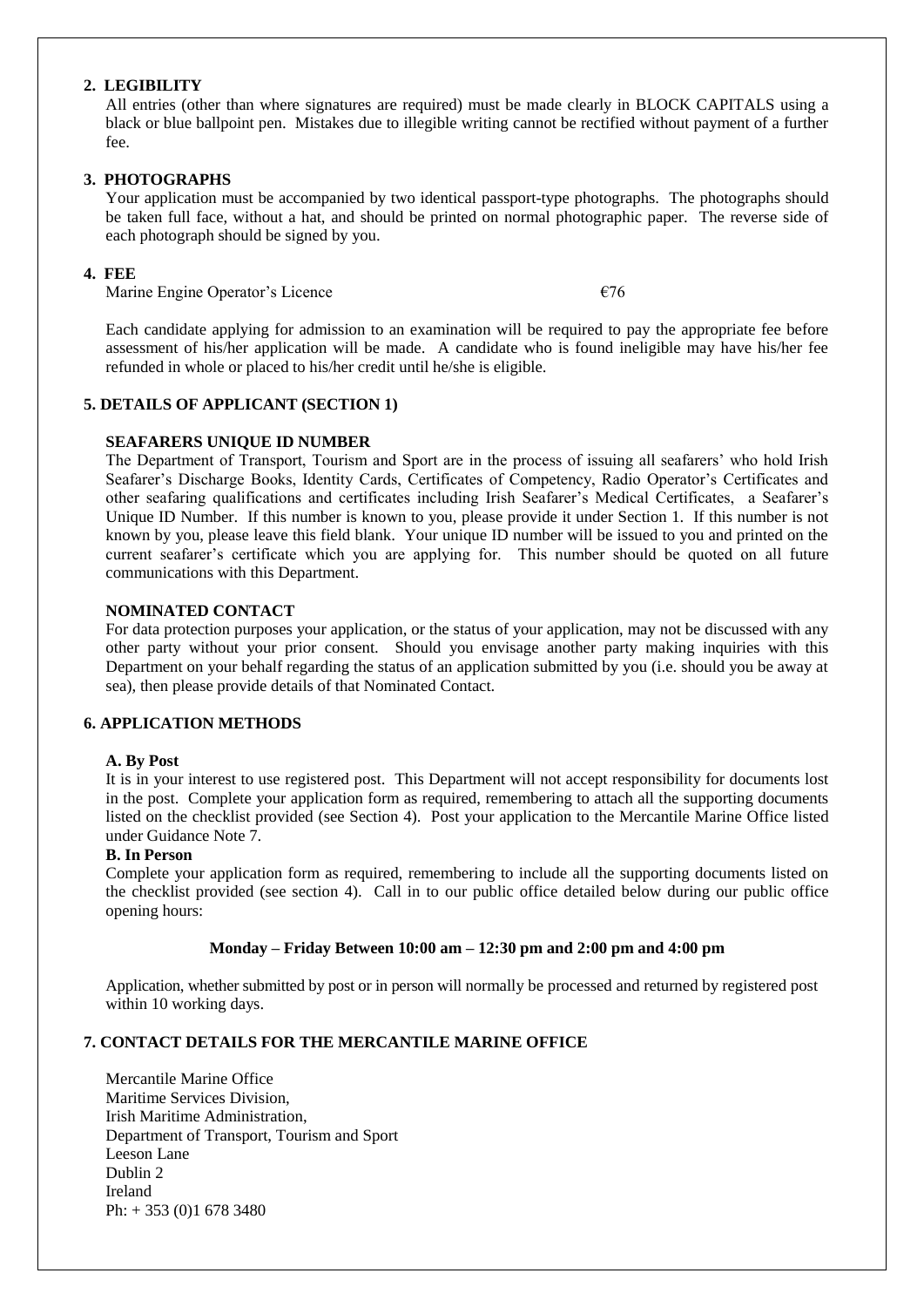## **APPENDIX 1**

#### **PREPARATION FOR ORAL EXAMINATION**

In general, applicants attending for this oral examination will be required to demonstrate satisfactory familiarity and proficiency in relation to the following areas as they apply to the size of vessel for which the licence will be valid:-

- Routines associated with taking over, accepting and handing over a watch or period of duty with particular emphasis on safety related issues.
- Understanding of the requirements in relation to maintaining a safe engine room watch at sea and in port including the obligation to ensure a safe working environment for other ship's personnel or shore labour who may be working on board.
- Safety precautions to be observed during a watch or period of duty with emphasis on identifying fire risk areas, flooding hazards and electrical risks and the need and obligation to maintain the machinery spaces in a clean and safe condition especially in relation to the elimination of fire risks.
- Preparing and testing of main machinery, steering system and auxiliary equipment for sea.
- Routine pumping operations involving bilge, ballast, fire and wash deck systems, outlining any special risks or precautions and identification and rectification of the common faults associated with the use of these systems
- Familiarity with typical machinery space layout, escape routes, emergency lighting, communications systems, various alarms.
- Explaining the appropriate action to be taken in the event of fire, flooding, oil-spillage or other serious incident.
- Knowledge of and familiarity with essential fire fighting and lifesaving equipment; emergency procedures and evacuation, the procedure for operating fixed fire extinguishing systems.
- Familiarity with safe working practice relating to engine room operations including safe entry to enclosed spaces, safety clothing, safe use of power tools, use of cranes and lifting gear, welding and burning equipment, need for machine guards and safety devices, danger from rotating machinery, action in event of electric shock, familiarity with the Code of Safe Working Practice, correct use of various chemicals and cleaning agents.
- General familiarity with main propulsion machinery, generators, steering gear, compressors, auxiliary boilers, pumping and piping systems, electrical switchboards and hydraulic systems and the ability to monitor plant performance and detect trends which might lead to failure or breakdown of essential equipment.
- Recognition of and appropriate action in the event of emergencies such as crankcase explosion, low boiler water level, overspeed of engines, blackout, burst fuel lines.
- Appreciation of those operations under the control of the Chief Engineer Officer which might impact on the vessel's stability.
- Familiarity with the safe operation of watertight doors and fire doors.
- Determining voyage needs in relation to bunkers, lubricants, water and consumables.
- Planning for and keeping adequate records of routine maintenance requirements.
- Awareness of the Engineer officer's responsibility and accountability in relation to protection of the marine environment and the atmosphere including bunkering operations and the requirements to maintain records. Obligations in relation to statutory certification requirements, dealing with surveyors, when and to whom to report serious breakdowns, incidents and accidents.
- Preparing, starting, paralleling, changing over and disconnecting alternators or generators.
- Knowledge of the electrical system and distribution arrangements. Electrical safety devices and precautions when working on electrical equipment. Actions to be taken in the event of electric shock and fire.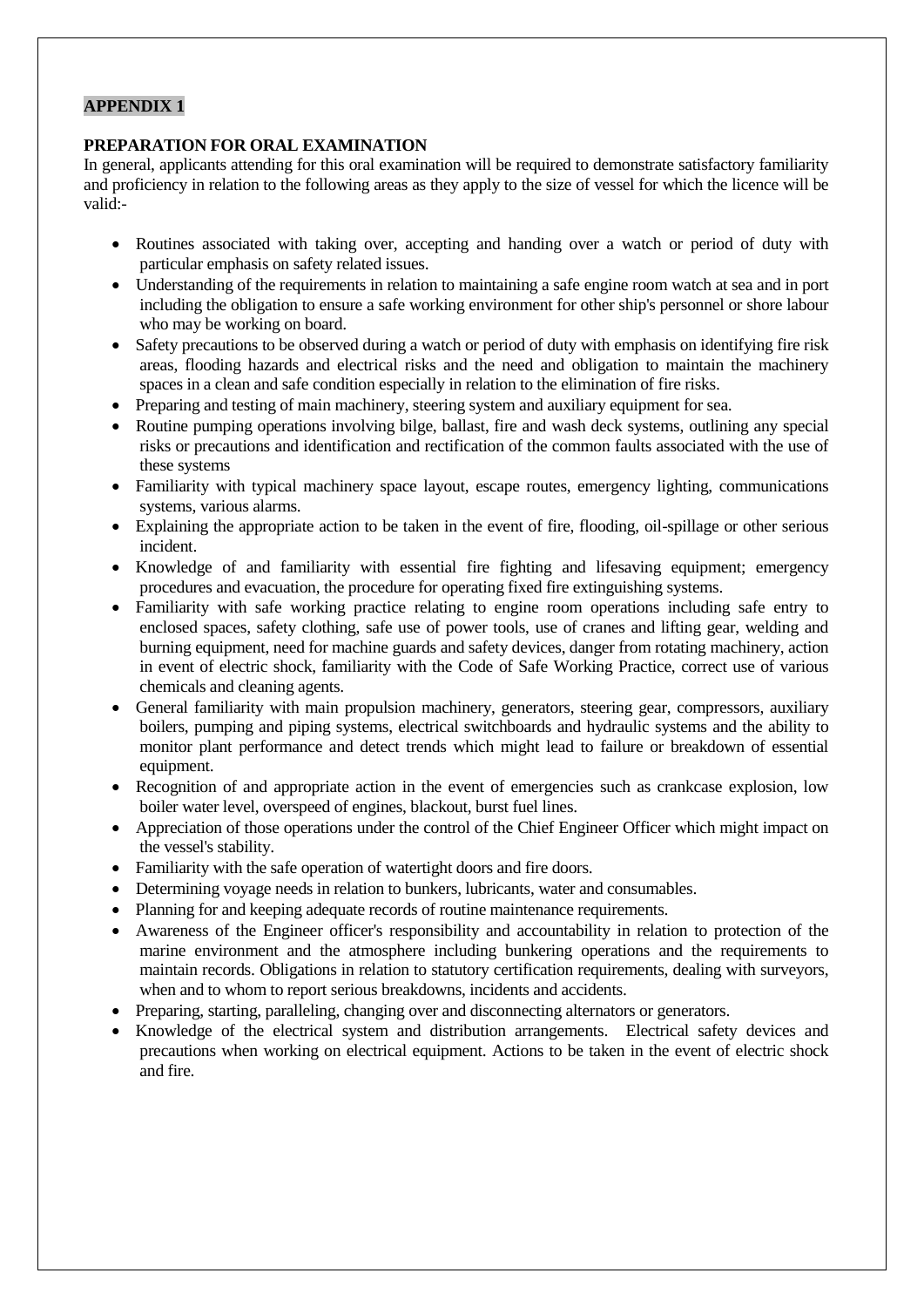# **APPENDIX 2**

| Record of Duties – Marine Engine Operator                                                                |  |  |  |
|----------------------------------------------------------------------------------------------------------|--|--|--|
| <b>COMPANY NAME:</b>                                                                                     |  |  |  |
|                                                                                                          |  |  |  |
| This is to certify that                                                                                  |  |  |  |
| Name of Officer<br>Date of Birth<br>Discharge Book No. or other I.D.                                     |  |  |  |
| Name of Vessel                                                                                           |  |  |  |
| Type of Vessel <i>manufacture contain the Cross Tonnage manufacture Cross</i> Tonnage and Type of Vessel |  |  |  |
|                                                                                                          |  |  |  |
|                                                                                                          |  |  |  |
|                                                                                                          |  |  |  |
|                                                                                                          |  |  |  |
| Has satisfactorily performed the following duties:-                                                      |  |  |  |

| <b>Duties Performed</b>                                                    | Date | Initial | Considered<br>competent | Comments |
|----------------------------------------------------------------------------|------|---------|-------------------------|----------|
| Prepare main machinery and auxiliary<br>equipment for sea                  |      |         |                         |          |
| Shut down main machinery                                                   |      |         |                         |          |
| Manoeuvre main machinery                                                   |      |         |                         |          |
| machinery<br>Manoeuvre<br>main<br><sub>on</sub><br>local/emergency control |      |         |                         |          |
| Prepare, start, couple and change over<br>alternators                      |      |         |                         |          |
| Transfer fuel oil and/or take bunkers                                      |      |         |                         |          |
| Prepare and operate FO/LO purification<br>plant                            |      |         |                         |          |
| Pump bilges                                                                |      |         |                         |          |